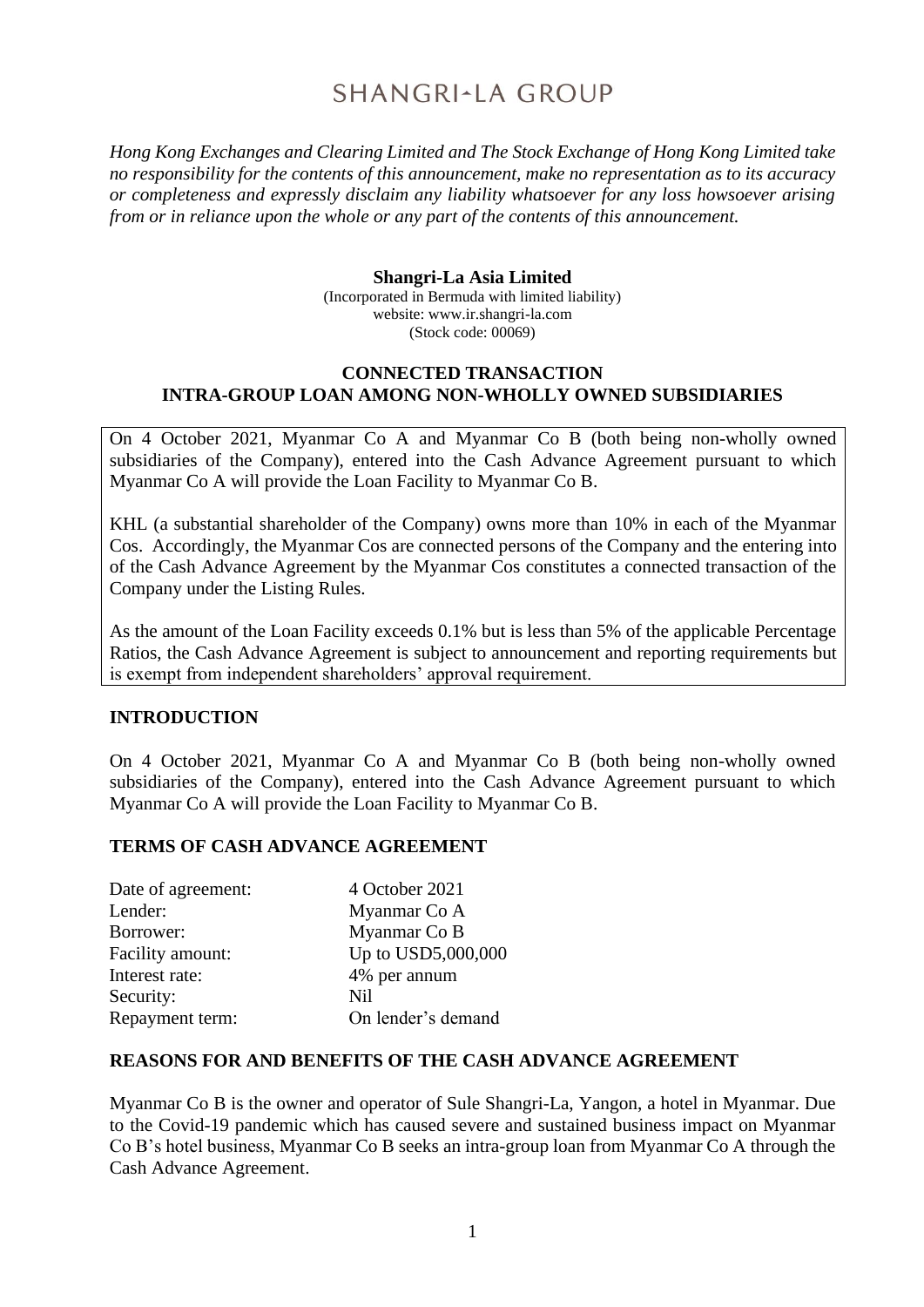The source of funds for the Loan Facility is surplus cash from Myanmar Co A. Myanmar Co B will apply the Loan Facility for meeting its working capital requirements.

The Board considers that through the Cash Advance Agreement, the Group can better utilize the funds in its Myanmar projects through mobilizing the surplus cash among its Myanmar operations. This can facilitate the operations of Myanmar Co B's hotel, Sule Shangri-La, Yangon, and will avoid the burden of loan interest otherwise required to be borne by Myanmar Co B and paid to an external financier.

As compared to terms for a commercial loan quoted by external financiers, the Directors (including the independent non-executive Directors) consider that the entering into of the Cash Advance Agreement is in the ordinary and usual course of business of the Group and believe that the Cash Advance Agreement is on normal commercial terms and is fair and reasonable and in the interests of the Company and its shareholders as a whole.

The Board confirms that none of the Directors had any material interest in the Cash Advance Agreement and accordingly none of the Directors was required to abstain from voting on the resolutions in relation to the Cash Advance Agreement.

## **INFORMATION ABOUT THE GROUP, THE MYANMAR COS, KSL AND THEIR ULTIMATE BENEFICIAL OWNERS**

The principal activities of the Group are the development, ownership and operations of hotel properties, the provision of hotel management and related services, the development, ownership and operations of investment properties and property development for sale. The Group operates its business under various brand names including "Shangri-La", "Kerry Hotel", "JEN by Shangri-La", "Traders Hotel", "Rasa", "Summer Palace", "Shang Palace" and "CHI, The Spa at Shangri-La".

The principal activity of Myanmar Co A is the ownership and operation of Shangri-La Serviced Apartments Yangon, service apartments in Yangon, Myanmar.

The principal activity of Myanmar Co B is the ownership and operation of Sule Shangri-La, Yangon, a hotel in Yangon, Myanmar.

The principal activity of KSL is investment holding.

The principal activity of KHL is investment holding. KHL is a substantial shareholder of the Company, Kerry Properties Limited and Kerry Logistics Network Limited (all of which are listed in Hong Kong).

### **IMPLICATIONS UNDER THE LISTING RULES**

KHL (a substantial shareholder of the Company) owns more than 10% in each of the Myanmar Cos. Accordingly, the Myanmar Cos are connected persons of the Company and the entering into of the Cash Advance Agreement by the Myanmar Cos constitutes a connected transaction of the Company under the Listing Rules.

As the amount of the Loan Facility exceeds 0.1% but is less than 5% of the applicable Percentage Ratios, the Cash Advance Agreement is subject to announcement and reporting requirements but is exempt from independent shareholders' approval requirement.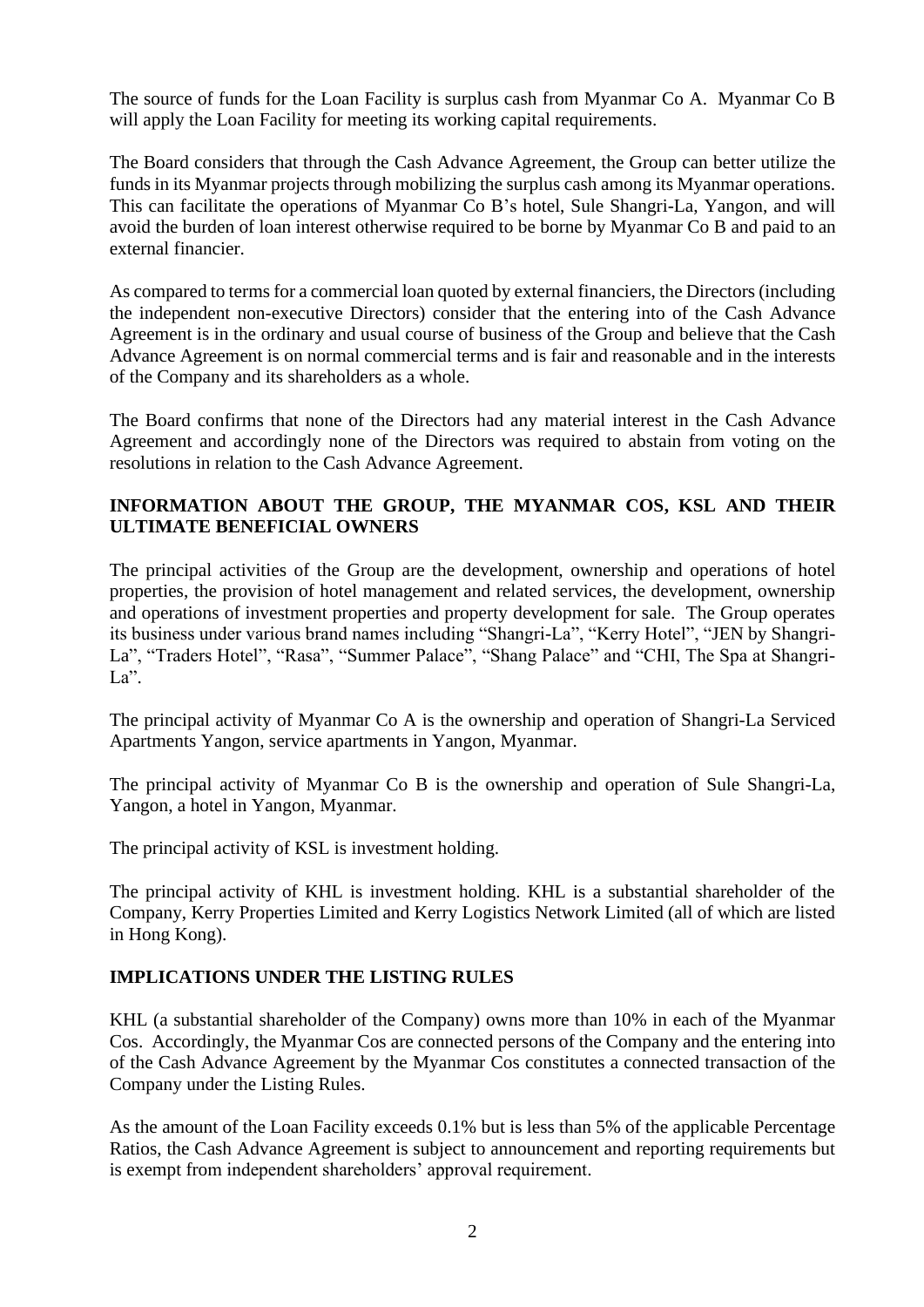# **DEFINITIONS**

| "Board"                   | the board of Directors                                                                                                                                                                                                                                         |
|---------------------------|----------------------------------------------------------------------------------------------------------------------------------------------------------------------------------------------------------------------------------------------------------------|
| "Cash Advance Agreement"  | the cash advance agreement dated 4 October 2021 entered into<br>between Myanmar Co A (as lender) and Myanmar Co B (as<br>borrower) pursuant to which Myanmar Co A agrees to provide the<br>Loan Facility to Myanmar Co B                                       |
| "Company"                 | Shangri-La Asia Limited, an exempted company incorporated in<br>Bermuda with limited liability, whose shares are primarily listed on<br>the Main Board of the Stock Exchange with secondary listing on<br><b>Singapore Exchange Securities Trading Limited</b> |
| "connected person(s)"     | has the meaning ascribed to it in the Listing Rules                                                                                                                                                                                                            |
| "Directors"               | directors of the Company                                                                                                                                                                                                                                       |
| "Group"                   | the Company and its subsidiaries                                                                                                                                                                                                                               |
| "KHL"                     | Kerry Holdings Limited, a substantial shareholder of the Company                                                                                                                                                                                               |
| "KSL"                     | Kuok (Singapore) Limited, a company which is deemed to have<br>interest of $6\% - 7\%$ in the Company under Section 336 of the<br><b>Securities and Futures Ordinance</b>                                                                                      |
| "Listing Rules"           | the Rules Governing the Listing of Securities on the Stock<br>Exchange                                                                                                                                                                                         |
| "Loan Facility"           | the loan facility of up to USD5,000,000 granted by Myanmar Co A<br>to Myanmar Co B pursuant to the Cash Advance Agreement                                                                                                                                      |
| "Myanmar Co A"            | Shangri-La Yangon Company Limited, a company incorporated in<br>Myanmar and owned by the Group, KHL and KSL in the<br>proportion of 72.22%, 13.89% and 13.89% respectively                                                                                     |
| "Myanmar Co B"            | Traders Yangon Company Limited, a company incorporated in<br>Myanmar and owned by the Group, KHL and KSL in the<br>proportion of 76.48%, 11.76% and 11.76% respectively                                                                                        |
| "Myanmar Cos"             | Myanmar Co A and Myanmar Co B                                                                                                                                                                                                                                  |
| "Percentage Ratios"       | has the meaning ascribed to it in Chapter 14 of the Listing Rules                                                                                                                                                                                              |
| "Stock Exchange"          | The Stock Exchange of Hong Kong Limited                                                                                                                                                                                                                        |
| "substantial shareholder" | has the meaning ascribed to it in the Listing Rules                                                                                                                                                                                                            |
|                           | By order of the Board of<br>Shangri-La Asia Limited                                                                                                                                                                                                            |

Hong Kong, 4 October 2021

**SEOW Chow Loong Iain** *Company Secretary*